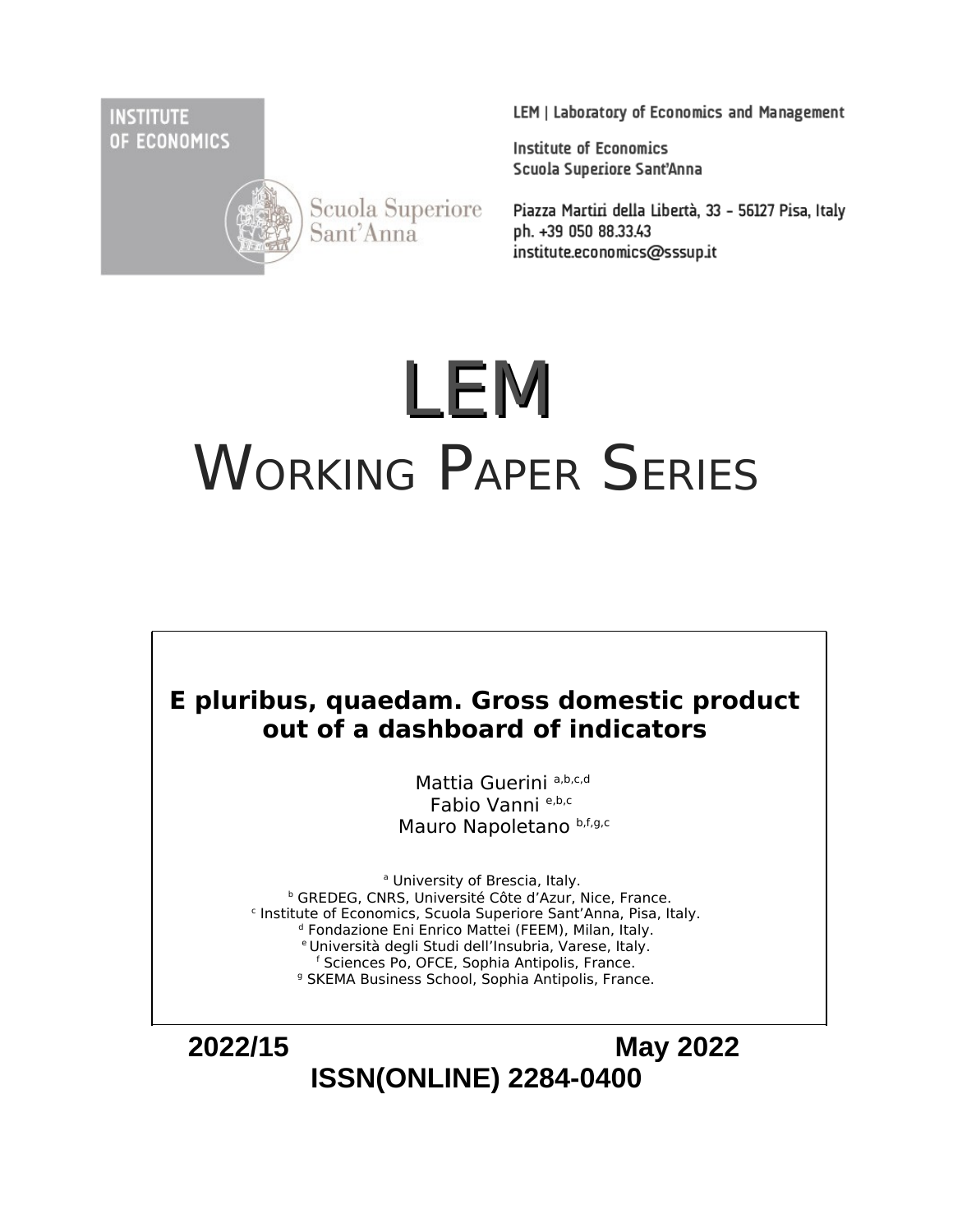# E pluribus, quaedam. Gross domestic product out of a dashboard of indicators

Mattia Guerini<sup>1,2,3,4</sup> Fabio Vanni<sup>5,2,3</sup> Mauro Napoletano<sup>2,6,7,3</sup>

*University of Brescia GREDEG, CNRS, Université Côte d'Azur Institute of Economics, Sant'Anna School of Advanced Studies Fondazione Eni Enrico Mattei (FEEM) Università degli Studi dell'Insubria Sciences Po, OFCE SKEMA Business School*

May 11, 2022

#### Abstract

Is aggregate income enough to summarize the well-being of a society? We address this long-standing question by exploiting a novel approach to study the relationship between gross domestic product (GDP) and a set of economic, social and environmental indicators for nine developed economies. By employing dimensionality reduction techniques, we quantify the share of variability stemming from a large set of different indicators that can be compressed into a univariate index. We also evaluate how well this variability can be explained if the univariate index is GDP. Our results indicate that univariate measures, and GDP among them, are doomed to fail in accounting for the variability of well-being indicators. Even if GDP would be the best linear univariate index, its quality in synthesizing information from indicators belonging to different domains is poor. Our approach provides additional support for policy makers interested in measuring the trade offs between income and other relevant socio-economic and ecological dimensions. Furthermore, it adds new quantitative evidence to the already vast literature criticizing GDP as the most prominent measure of well-being.

JEL codes: C43, I30, I31.

Keywords: Gross domestic product, well-being indicators, data reduction techniques.

*<sup>∗</sup>*All authors received financial support by the European Union Horizon 2020 research and innovation program with grant agreement No. 822781 - GROWINPRO.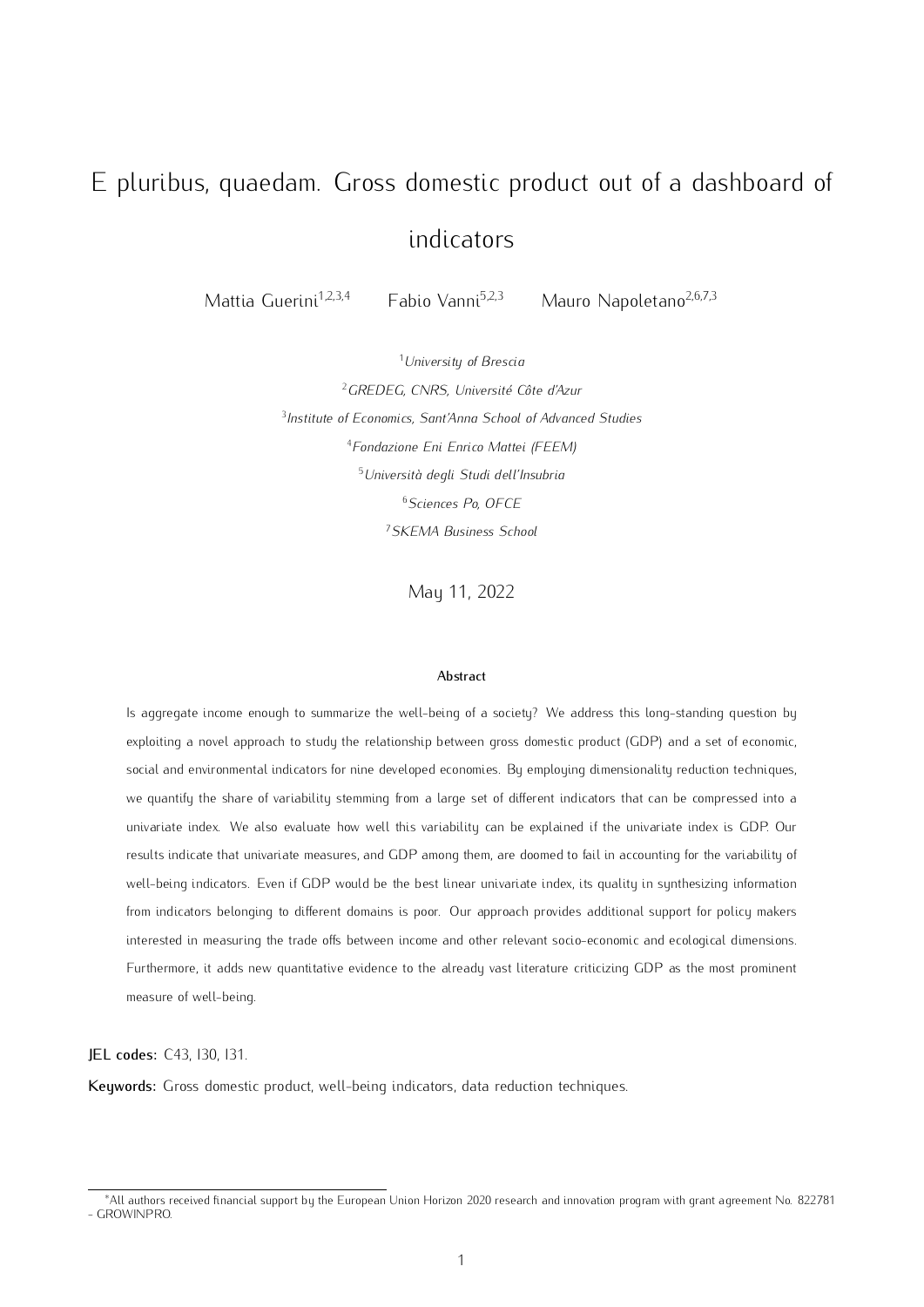# 1 Introduction

In this paper we quantify the ability of Gross Domestic Product (GDP henceforth) to summarise well-being, as defined by a broad set of economic, social, environmental sustainability and demographic indicators. One of the main characteristics that allowed GDP to gain a central role among all the possible economic measures of well-being, is its quantitative, monetary and synthetic nature. Together with the system of national accounting, GDP can be calculated across different countries on the same scale, thus allowing comparisons among them (Hoekstra, 2019). However, the monetary nature of GDP is also its main limitation. It is indeed difficult to assign a monetary value to all the activities for which a regular market does not exist but affect living standards and well-being. Furthermore, even where markets do exist they might be imperfect. And prices might not be able to incorporate all the possible effects that the production and consumption of goods and services generate, especially when these activities generate significant externalities. For all these reasons a number of scholars and policy making institutions have challenged the idea of relying uniquely upon GDP as a tool to quantify well-being and to evaluate policies (Michalos, 1982; Stiglitz et al., 2009).

As a consequence, *dashboards of indicators* have been created to better evaluate well being in a society, by taking into account dimensions such as environmental sustainability, social equity, cultural development, economic vulnerability as well as the demographic dimension (see OECD, 2011; Pinar et al., 2014; Roser, 2014; Fitoussi et al., 2018a,b; Ferran et al., 2018; Bacchini et al., 2020; Kalimeris et al., 2020, among the others). All these works focus on the multifaceted and complex nature of well being and, at the normative level, do not imply the complete replacement of GDP with the new metrics. They rather suggest that GDP shall be accompanied by alternative statistics.

We contribute to this literature by quantitatively evaluating the ability of GDP to capture the information embedded in a large set of social, economic and ecological indicators, which are constitutive of well-being. We make use of a widely known dimensionality reduction technique, namely generalized Principal Component Analysis (PCA). Moreover, we combine PCA with the Random Matrix Theory (RMT) approach, which allow us to single out the components that are statistically significant (see e.g. Onatski, 2010). More precisely, this procedure involves comparing the empirically estimated eigenvalues with the distribution of eigenvalues that is generated by a Gaussian random model with only spurious correlations.<sup>1</sup> Using the leading component or the GDP as univariate measures of well-being, we reconstruct two alternative synthetic series for all the indicators. By comparing the synthetic series with the original counterparts, we quantitatively measure the ability of GDP to summarize the variability of all the indicators. We apply this strategy to nine advanced OECD economies and our findings suggest that univariate measures, and GDP among them, are only imperfect proxies of well-being. With respect to the ability of GDP to approximate single indicators, substantial heterogeneity is found at the country level with the possibility of poor performance, especially over the demographic and social equity dimensions. Overall, our results, confirm that one shall rely upon multivariate composite indices of wellbeing, which are more apt at capturing the interactions between different indicators also pertaining to heterogeneous domains.

<sup>&</sup>lt;sup>1</sup>This technique has also been recently adopted in the business cycle and financial economics literature.(see respectively Guerini et al., 2019; Barbieri et al., 2021). The main advantage of RMT is that it provides more precise and accurate information about a panel of time-series compared to basic PCA analysis, which does not allow one to distinguish between factors reflecting spurious correlations obtainable with a finite number of observations and those that instead contain relevant information about the similarity of the series.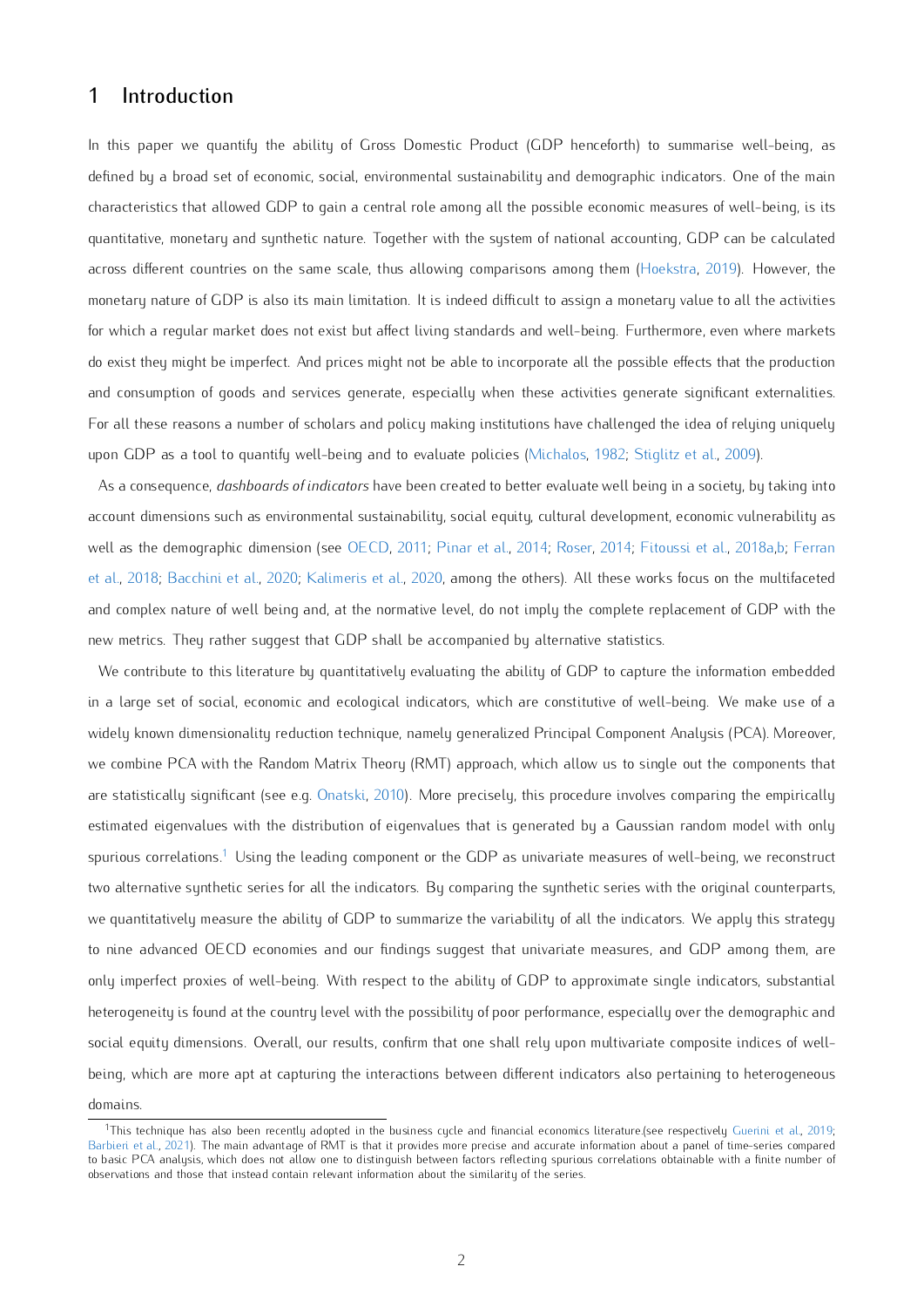# 2 Methodology

We start from *N* time series of well-being indicators observed for *T* periods and all sampled at the same frequency  $\Delta t$ . We denote the matrix of time-series by  $\tilde{\bm{X}}(t)$  and their complex Hilbert transformation by  $\bm{X}(t)$ . $^2$ 

#### 2.1 Dimensionalitu reduction

According to the generalized PCA (Ng et al., 2001) the time series of the indicators can be expressed as:

$$
X(t) = A(t)V \tag{1}
$$

where  $A(t)$  is a  $T \times N$  loading matrix and V is a  $N \times N$  matrix of eigenvectors.<sup>3</sup> These eigenvectors are associated to the *N*-dimensional vector of eigenvalues *λ*, computed from the spectral decomposition:

$$
CV = \lambda V \tag{2}
$$

where the correlation matrix  $C$  can be estimated by  $\widehat C=\frac1N X(t)X(t)'$ . The correlation matrix  $\widehat C$  is positive semi-definite . and bears *N* non-negative and distinct eigenvalues *λ* with their associated eigenvectors *V*. According to Principal Component Analysis (PCA, Vidal et al., 2016), each eigenvalue can be expressed as a linear combination of the original series and corresponds to a principal component, also explaining a portion of the total variance of the data proportional to its magnitude. Thus, the empirical density function of the eigenvalues can be expressed as:

$$
\widehat{\rho}(\lambda) = \frac{dn(\lambda)}{d\lambda} \tag{3}
$$

where *n*(*λ*) indicates the number of eigenvalues larger than *λ*.

To focus solely on principal components which are statistically significant one can compare the empirical density function *ρ*ˆ(*λ*) with a theoretical benchmark distribution of eigenvalues that would have been generated under a known null-hypothesis. The random matrix theory (RMT) provides a well-specified theoretical null-hypothesis for such a statistical significance test (Onatski, 2010). But for the RMT to hold, it is required that no autocorrelation exists in the series and that the series are infinitely dimensional – in the sense that both  $N$ ,  $T\to\infty$ , with  $Q=\frac{T}{N}$  finite. To be free from these two tight restrictions, one can alternatively rely upon the less demanding rotational random shuffling (RRS) simulations which, in the limit, converge to the same theoretical distribution of RMT (Iyetomi et al., 2011; Aoyama et al., 2017; Kichikawa et al., 2020), represented by the Marchenko-Pastur distribution:

$$
\rho(\lambda) = \begin{cases} \frac{1}{2\pi\sigma^2} \frac{\sqrt{(\lambda_M - \lambda)(\lambda - \lambda_m)}}{\lambda} & \text{if } \lambda_m \leq \lambda \leq \lambda_M \\ 0 & \text{else} \end{cases}
$$
(4)

 $2$ The Hilbert transformation on the series is useful because it will allow us to also capture the correlation between similar time series displaying time shifts in their co-movements.

<sup>&</sup>lt;sup>3</sup>The t symbol in parenthesis is made explicit for matrices representing time series.

<sup>4</sup>Without loss of generality we assume all series to be stationary and standardized. This implies *X*˜ (*t*) *∼ N* (0*,* 1).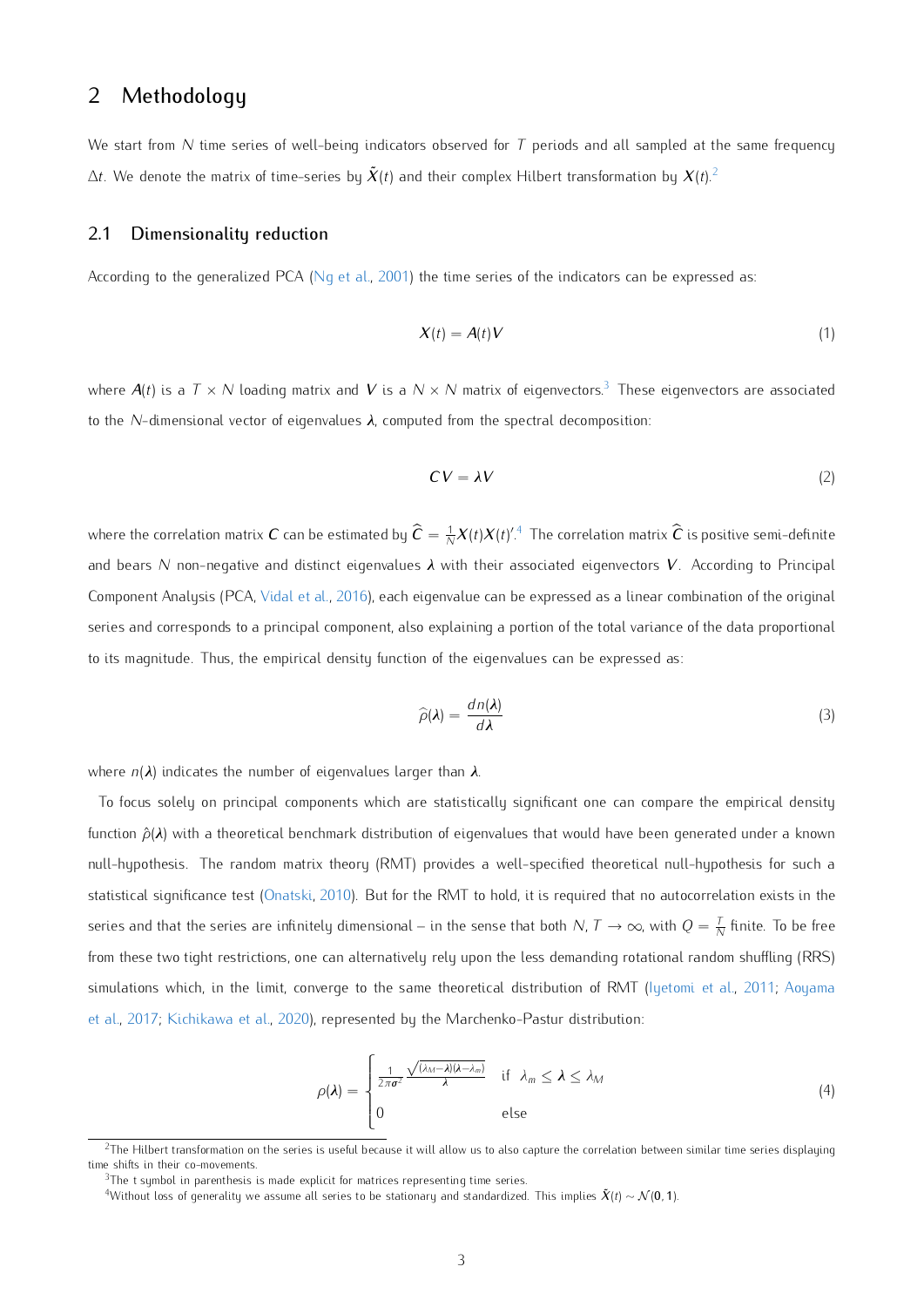where  $\lambda_m = \boldsymbol{\sigma}^2$  1*− √ Q* 2  $\frac{\nabla \cdot \mathbf{V}}{Q}$  and  $\lambda_M = \boldsymbol{\sigma}^2$  $(1+\sqrt{Q})^2$  $\frac{V(t)}{Q}$  represent the lower and upper bounds. Deviations between the empirical distribution  $\hat{\rho}(\lambda)$  and the theoretical one  $\rho(\lambda)$ , indicate the presence of some statistically significant components which can summarize the co-movements between the empirical indicators. This is exactly the reason why PCA is a considered a dimensionality reduction technique. In particular, the number of significant components is equivalent to the number of eigenvalues which exceed the theoretical (or simulated with the RRS) upper bound *λ<sup>M</sup>* (Laloux et al., 2000).

#### 2.2 Construction of Synthetic Indicators

Once the significant principal components have been selected according to the above-described procedure, one can construct a synthetic indicator of the original time series ("synthetic PC" henceforth) as follows:

$$
\widehat{X}_J(t) = A_J(t)V_J \tag{5}
$$

where the index  $J$  is an integer indicating the number of significant eigenvalues,  $\widehat X_J(t)$  is a  $\mathcal T\times N$  matrix with the synthetic series, as generated using the *J* leading principal components (thus the index J), *V<sup>J</sup>* is a *J × N* matrix of the estimated complex eigenvectors associated to the *J* significant eigenvalues, and *A<sup>J</sup>* (*t*) is a *T × J* matrix with the associated loadings. The synthetic series will be different from the original ones, and they represent the indicators that would have been observed if the noisy component of each of the original indicators would have been ignored.<sup>5</sup>

Furthermore, one can evaluate the quality of GDP at summarizing information about well-being (as provided by the large set of the *N* original series) by assuming that the GDP is the leading component that summarizes well-being Formally, this corresponds to assuming that GDP replaces the component loadings *A<sup>J</sup>* (*t*), under the condition *J* = 1. With this assumption, one can obtain an alternative synthetic indicator ("synthetic GDP" henceforth) of the original time series as follows:

$$
\widehat{\mathbf{X}}_G(t) = \alpha \mathbf{A}_G(t) \mathbf{V}_1 \tag{6}
$$

where  $\widehat X_G(t)$  is the  $\mathcal T\times N$  matrix with the GDP-based synthetic series (thus the index G),  $A_G(t)$  is a  $\mathcal T\times 1$  matrix with the Hilbert transform of the GDP series,  $V_1$  is the 1 × N eigenvector associated to the largest eigenvalue  $\lambda_1$  and  $\alpha$  is a rescaling factor measuring the deviation scalar from the dominant eigenvector.<sup>6</sup>

Once the synthetic indicators  $\widehat X_J(t)$  and  $\widehat X_G(t)$  are available, one can evaluate the quality of the matching with the original indicators *X*(*t*). For that, we use the root mean squared error (RMSE) and the Pearson correlation coefficient between the series.<sup>7</sup>

<sup>&</sup>lt;sup>5</sup>The noisy components are here intended to be all the non-significant ones according to the procedure developed in Section 2.1.

<sup>&</sup>lt;sup>6</sup> According to the small perturbation theory  $\alpha = \frac{A_1(t)A_G(t)^*}{A_G(t)A_G(t)^*}$  $\frac{A_1(t)A_G(t)^*}{A_G(t)A_G(t)^*}$  and  $A_G(t)^*$  is the complex conjugate of the GDP series (Stewart and Sun, 1990; Ng et al., 2001).

 $7$ Other more complicated alternatives are possible, for example the dynamic time-warp (DTW). However, it is not the aim of this paper to evaluate the quality of different similarity measures.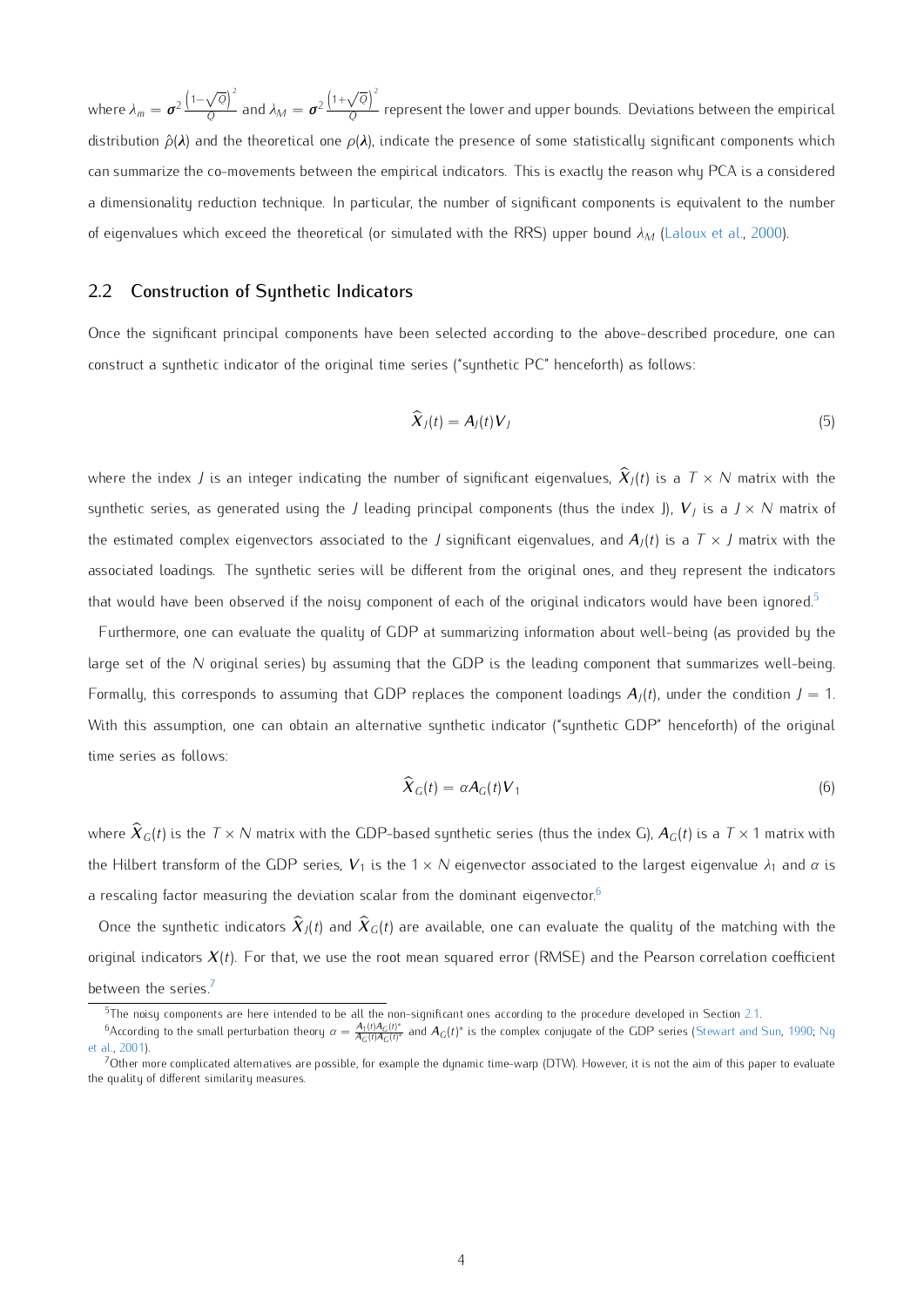## 3 Empirical Application

We employ 42 different time-series indicators capturing economic, environmental, social equity and demographic dimensions.<sup>8</sup> All the indicators are sampled at annual frequency and cover the 1995-2015 period forming a balanced panel dataset for each country. Over the cross-section dimension, our analysis is performed on nine different advanced OECD economies.<sup>9</sup> The dataset format ensures a perfect comparability between the sampled countries.

After having transformed the indicators into stationary series by means of the first difference transformation, we apply the generalized PCA and the RMT procedures to test for the statistical significance of the estimated principal components. For most countries (all but Great Britain) we find that only the largest eigenvalue exceeds the RMT upper bound. This implies that one can significantly summarize a certain fraction of the data variance by means of a single variable. In particular, the fraction of variance captured by the first principal component is called the *absorption rate* and is reported in Table 1 (mid column). The leading principal component explains between 32% and 45% of the variance provided by the original data in the countries considered. Spain (ESP) has the highest absorption rate (45%) whereas Great Britain (GBR) has the lowest (31%). In addition, Great Britain is the unique country for which the leading component is not statistically significant.<sup>10</sup>

Overall, measuring well-being only by means of the best linear univariate predictor, as represented by the leading principal component, would embed a loss of about 55% to 70% of information from the original series. This is a relevant amount of the overall variation and is an indication for the failure of univariate measures to account for the complex and multivariate relationships between all the different indicators.

Table 1: Fraction of variance explained by the dominant eigenvalue of the generalized PCA (absorption rate) and correlation between GDP growth rate and the principal component. For all countries except GBR (starred), only the leading principal component is significant.

| Country code | PCA absorption rate | Correlation ( $\rho_{GDP,PC}$ ) |
|--------------|---------------------|---------------------------------|
| DEU          | 32.19%              | 88.26%                          |
| <b>FSP</b>   | 44.88%              | 89.51%                          |
| <b>FRA</b>   | 32.77%              | 90.31%                          |
| $GBR^*$      | 31.13%              | 83.90%                          |
| ITA          | 40.37%              | 96.82%                          |
| <b>IPN</b>   | 35.19%              | 86.97%                          |
| NI D         | 32.83%              | 89.88%                          |
| <b>SWF</b>   | 32.16%              | 93.48%                          |
| USA          | 41.83%              | 91.01%                          |

The reminder of the paper aims at evaluating the ability of GDP and the leading principal component to reconstruct the original indicators. We focus our analysis mostly on the USA, while extensive results for the other countries are presented in the on-line supplementary material.<sup>11</sup>

Figure 1 compares the evolution of GDP and of the leading principal component (leading PC henceforth). The correlation between these series is summarized in Table 1 (last column, which also report the correlation values for the other countries in the sample). The correlation is outstandingly high for the USA (91%), suggesting that the idea of employing GDP as a first order approximation of well-being might not be completely far fetched. In fact, it is fair to

 $8$ The complete list is presented in Appendix A and all series are publicly available at the OECD i-Library.

<sup>&</sup>lt;sup>9</sup>The nine countries and their short labels are Germany (DEU), Spain (ESP), France (FRA), Great Britain (GBR), Italy (ITA), Japan (JPN), Netherlands (NLD), Sweden (SWE) and United States (USA).

 $10$ The latter result points to the impossibility to summarize the information stemming from the indicators in a low dimensional space and warning against the usage of a univariate measure of well-being for this country.

<sup>&</sup>lt;sup>11</sup>The [on-line supplementary material](https://github.com/mattiaguerini/indicators_online_material) is available at the authors' github pages.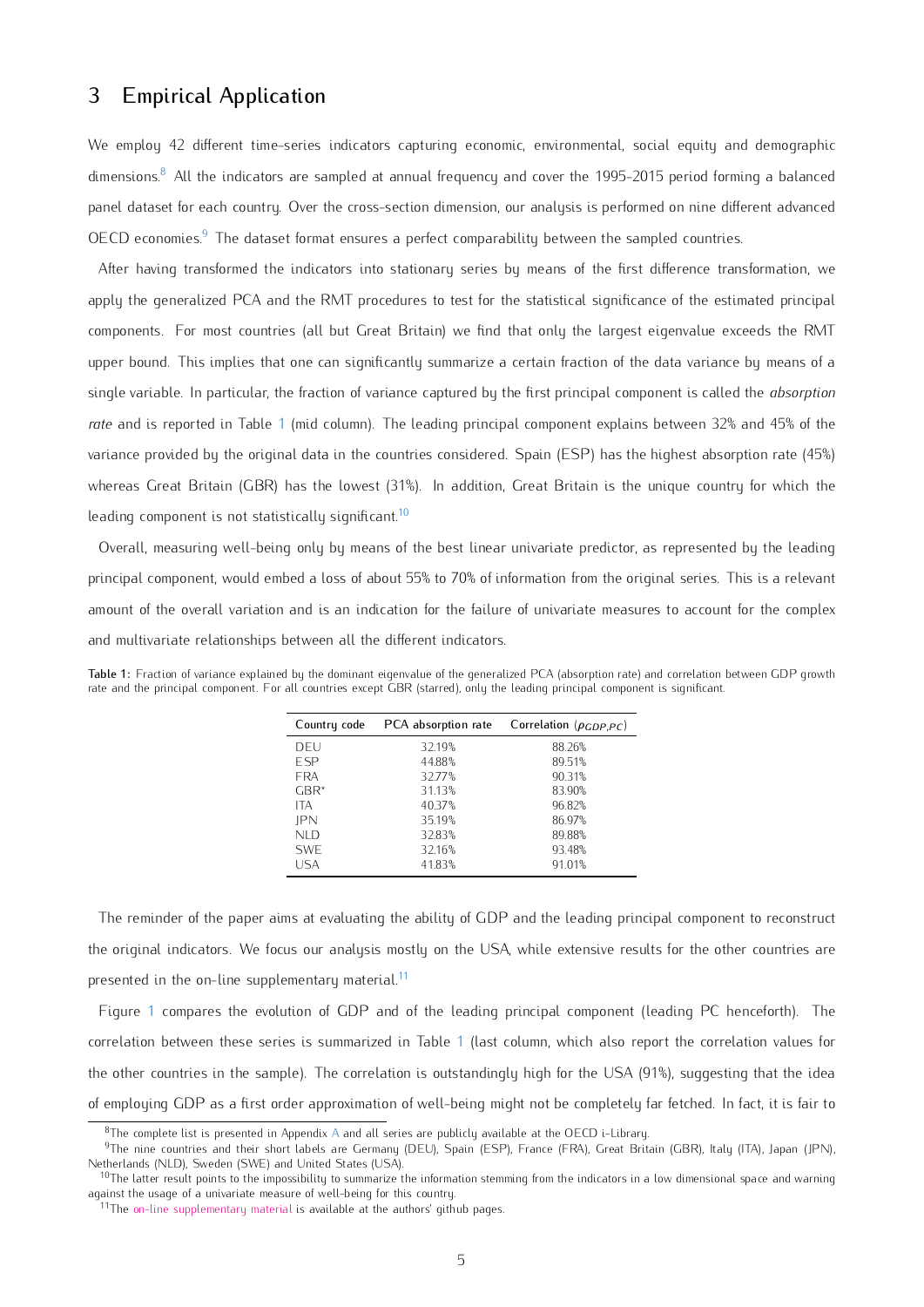Figure 1: GDP growth and leading principal component time series for the United States ( $\rho = 0.9101$ ).



affirm that GDP growth mimics the dynamic of the best univariate linear approximation, which maximizes the absorption rate. However, as already mentioned, even the leading PC accounts for only about one third of the total variance.

| Table 2: Comparison of original and synthetic indicators. For each indicator constructed with the leading PC or with the GDP growth, we report    |  |  |  |  |  |  |  |
|---------------------------------------------------------------------------------------------------------------------------------------------------|--|--|--|--|--|--|--|
| the Root Mean Squared Error in percentage terms with respect to the original indicator, the correlation between the series and the p-value of the |  |  |  |  |  |  |  |
| correlation coefficient.                                                                                                                          |  |  |  |  |  |  |  |

| Indicator                                                                               | RMSE (in $\%$ )                    |                                  | Correlation                           |                                         | Correlation p-value                    |                                        |  |
|-----------------------------------------------------------------------------------------|------------------------------------|----------------------------------|---------------------------------------|-----------------------------------------|----------------------------------------|----------------------------------------|--|
|                                                                                         | PC.                                | GDP                              | PC.                                   | GDP                                     | PC.                                    | GDP                                    |  |
| Industrial Production<br>Greenhouse Gas Emissions<br>Gender Wage Gap<br>Life Expectancy | 7.03%<br>1423%<br>19.89%<br>21.02% | 952%<br>1594%<br>2059%<br>20.92% | 094671<br>075817<br>041125<br>0.26792 | 0.90082<br>0.68303<br>033877<br>0.29519 | < 0.001<br>< 0.001<br>0.0640<br>0.2403 | < 0.001<br>< 0.001<br>0.1397<br>0.2075 |  |

To further quantify the loss of information when using a univariate measure of well-being we proceed with the construction of the synthetic indicators as described in Equations (5) and (6) (respectively "Synthetic PC" and "Synthetic GDP") for all the 42 original indicators in our sample. Results about four of these indicators, pertaining to different domains (economic, environmental, social and demographic) are presented in Figure 2. In addition, in Table 2 we also report the Root Mean Squared Error (RMSE) for each combination of original and synthetic indicators, the correlation coefficient between them, and its correspondent p-value. Figure 2 reveals that the two synthetic indicators display a similar behaviour in all the domains considered. This is coherent with the high degree of Pearson correlation shown in Table 1 (last column). However, their performance in tracking representative varies wildly across domains. For instance, the economic domains, represented by the percentage change of industrial production in the manufacturing sector, is reproduced with high precision (with an error of about 7%-9%). A similar qualitative result (but quantitatively different, cf. Table 2) is observed in the environmental domain, represented by the percent change of greenhouse gas emissions.12

In contrast, the synthetic indicators do not track well the evolution of variables selected as representative of social equity (the percent variation in the gender wage gap, with a RMSE of about 20%) and demography (measured by the percent variation in life expectancy), as clearly visible from the bottom panels of Figure 2. This can be explained by

<sup>12</sup>A similar performance holds true also for the *CO*<sup>2</sup> emissions indicator. This is also coherent with the empirical literature reporting a cointegration relationship (possibly time-varying) between GDP and emission of global pollutants (Mikayilov et al., 2018).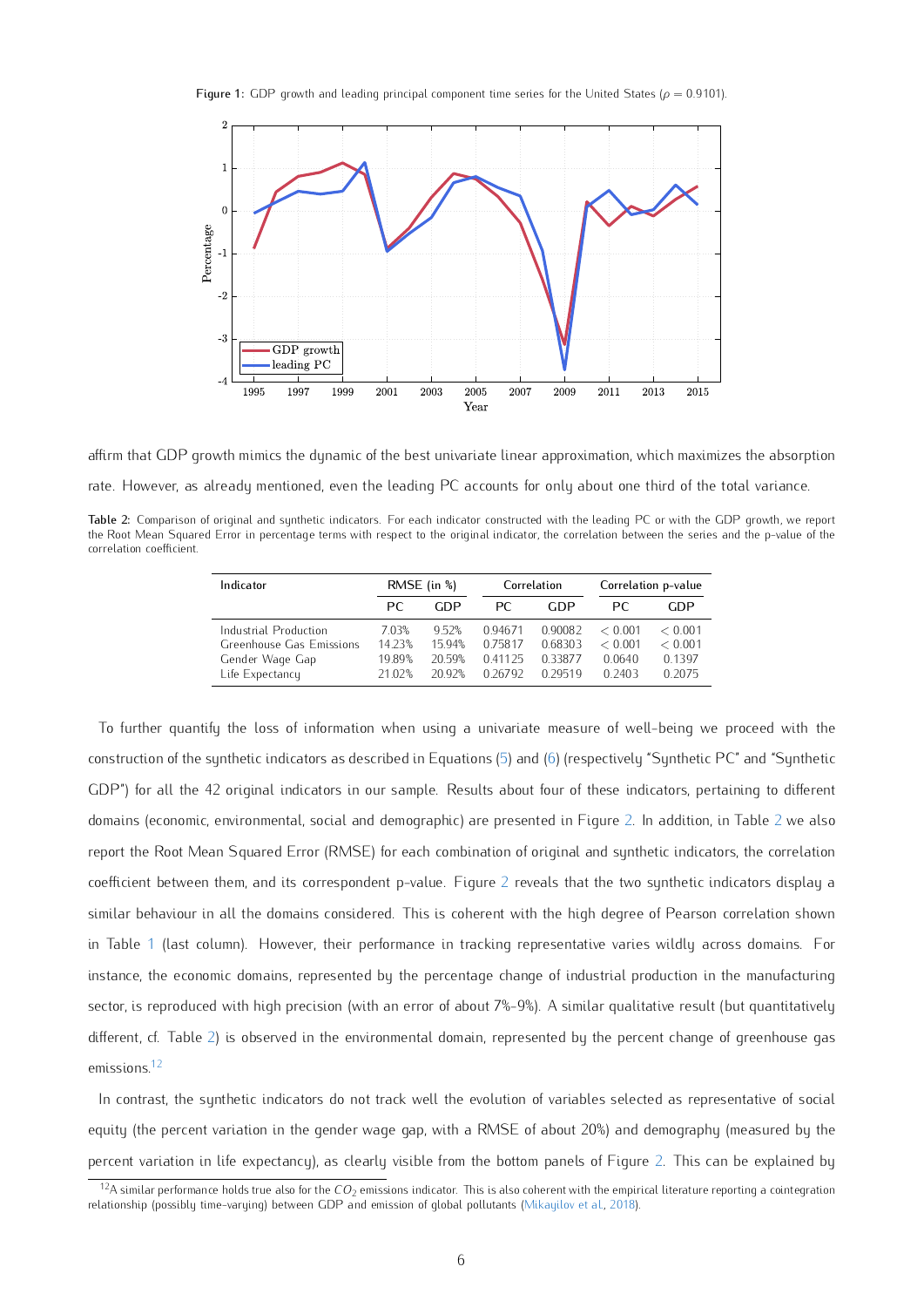Figure 2: Selected original indicators (dashed black lines with squares) and synthetic indicators constructed starting from the leading PC (blue lines) and the GDP (red lines) for the USA.



the fact that these variables are *slow moving* and therefore they contribute less to the total variance of the dataset. Accordingly, the PCA assigns them lower weights in the loading matrix *A*(*t*). The consequence is that neither GDP nor the leading PC is effective in predicting them. As a result, also the correlation coefficients between the original series and the synthetic ones are low and not significant (see Table 2).

Table 3: Cross country comparison of original and synthetic indicators. We report the Root Mean Squared Error in percentage terms with respect to the original indicator.

| Indicator  |            |             | PC RMSE (in %)  | GDP RMSE (in %) |            |             |                 |           |
|------------|------------|-------------|-----------------|-----------------|------------|-------------|-----------------|-----------|
|            | Ind. Prod. | Greenh. Gas | Gender Wage Gap | Life Exp.       | Ind. Prod. | Greenh. Gas | Gender Wage Gap | Life Exp. |
| DEU        | 9.57%      | 1789%       | 21.44%          | 21 35%          | 8.29%      | 20.40%      | 21.85%          | 21.01%    |
| <b>ESP</b> | 10.04%     | 11.31%      | 21.81%          | 21.34%          | 11.04%     | 14.54%      | 21.77%          | 21.75%    |
| <b>FRA</b> | 8.82%      | 19.92%      | 20.81%          | 20.29%          | 7.48%      | 20.71%      | 21.57%          | 20.93%    |
| <b>GBR</b> | 17.00%     | 15.25%      | 16.26%          | 20.57%          | 15.13%     | 21.08%      | 21.79%          | 22.12%    |
| <b>ITA</b> | 11.65%     | 11.31%      | 14.50%          | 21.52%          | 11.18%     | 12.90%      | 15.22%          | 21.33%    |
| <b>IPN</b> | 13.55%     | 12.53%      | 20.41%          | 21.45%          | 10.17%     | 15.28%      | 22.48%          | 22.25%    |
| NI D       | 15.32%     | 20.62%      | 21.19%          | 21.65%          | 13.83%     | 20.83%      | 21.91%          | 21.99%    |
| <b>SWF</b> | 8.46%      | 19.93%      | 21.01%          | 2179%           | 7.29%      | 18.88%      | 21 24%          | 21.85%    |
| <b>USA</b> | 7.03%      | 14.23%      | 19.89%          | 21.02%          | 9.52%      | 15.94%      | 20.59%          | 20.92%    |

Finally, Table 3 reports the percentage RMSE of the same four indicators for all countries in our sample. We find similar heterogeneity across indicators, with substantially larger RMSE for the social equity and demographic domains. Overall these results confirm that univariate measures of well-being are doomed to fail in their attempt of summarizing the information stemming from a large set of different indicators and pertaining to heterogeneous domains.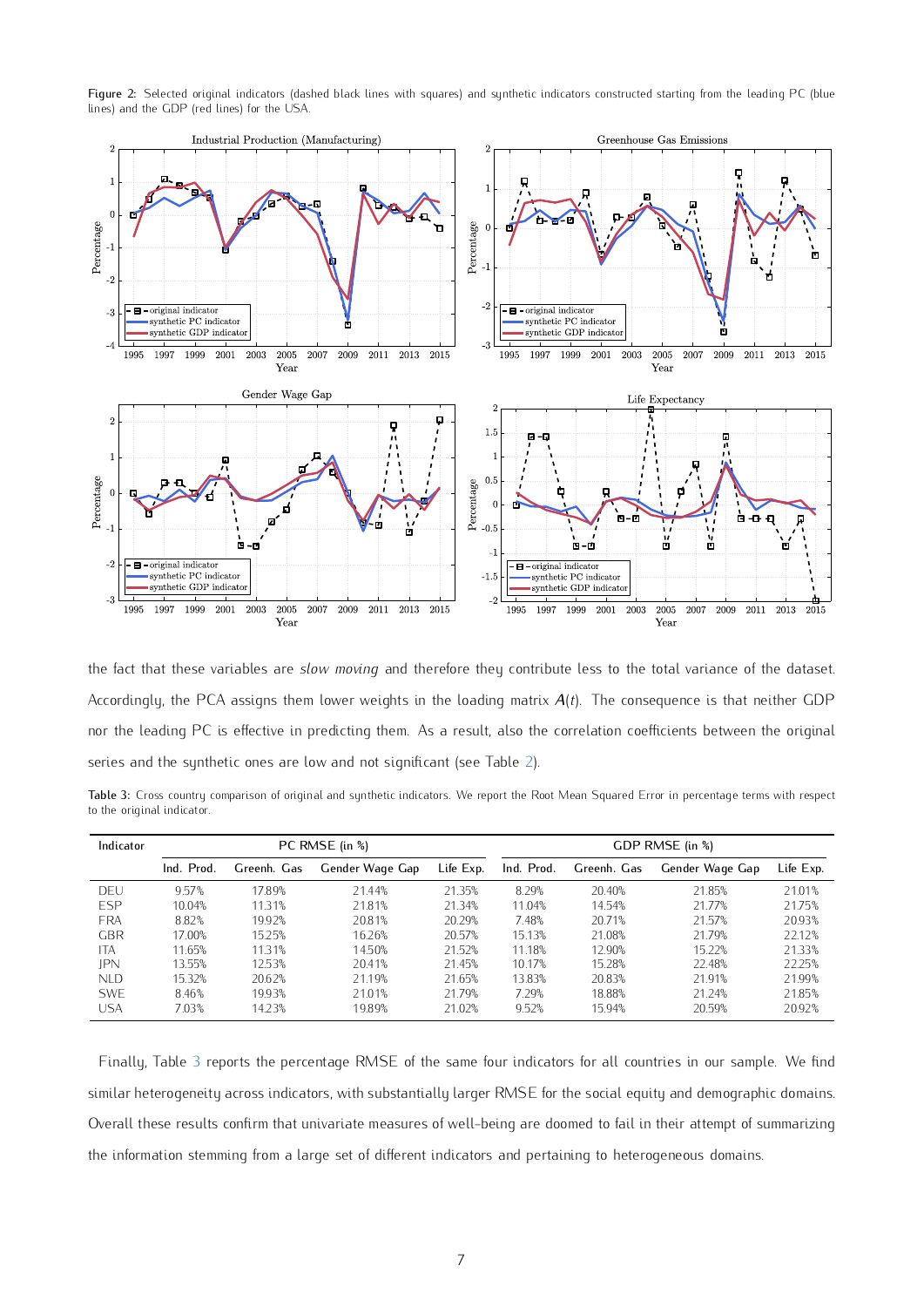### 4 Conclusions

We can draw two main conclusions from our work. First, we find that, among the univariate alternatives aimed at summarizing a multitude of dimensions related to well-being, the GDP can be considered to be a good choice. It delivers a similar performance with respect to the leading principal component of the series (i.e. the best linear indicator). This militates in support of the usage of GDP as unique measure of well-being as also suggested by Malay (2019). At the same time, however, our results also suggest that one should not rely upon univariate measures of well-being. This is because the best linear estimator is only able to capture a relatively small portion of the indicators' variance (about 30% to 45%). Overall, this suggests that univariate measures of well-being are doomed to fail and one shall rely also upon multivariate composite indices of well-being (Bacchini et al., 2020; Kalimeris et al., 2020) and sustainability (Pinar et al., 2014; Luzzati and Gucciardi, 2015). These measures are more apt at capturing the complex interactions between different indicators also pertaining to very heterogeneous domains.

This work could be extended in several ways. First, one might enlarge the number of series in the sample, especially with respect to the social, equity and environmental dimensions. This might lead to different estimates for the loadings *A*(*t*), assigning different weights to the single indicators when constructing the synthetic indicators based on principal component analysis. The effect of the inclusion of new variables is *a priori* unclear. Clearly, the variance explained by the first factor might increase or decrease, depending upon the degree of correlation between the new indicators with the one already in our sample. Furthermore, when new indicators are included, the number of significant factors might also vary, forcing one to account also for the higher order principal components. Second, one might enrich the analysis by considering economies at a different stages of the country development process. In particular, this type of research could be useful to detect whether the usage of GDP, interpreted as a univariate indicator of well-being, is more or less appropriate in developed vs. developing economies. For both these extension, however, the main difficulty lies in data availability, especially in relation to domains different from the economic one.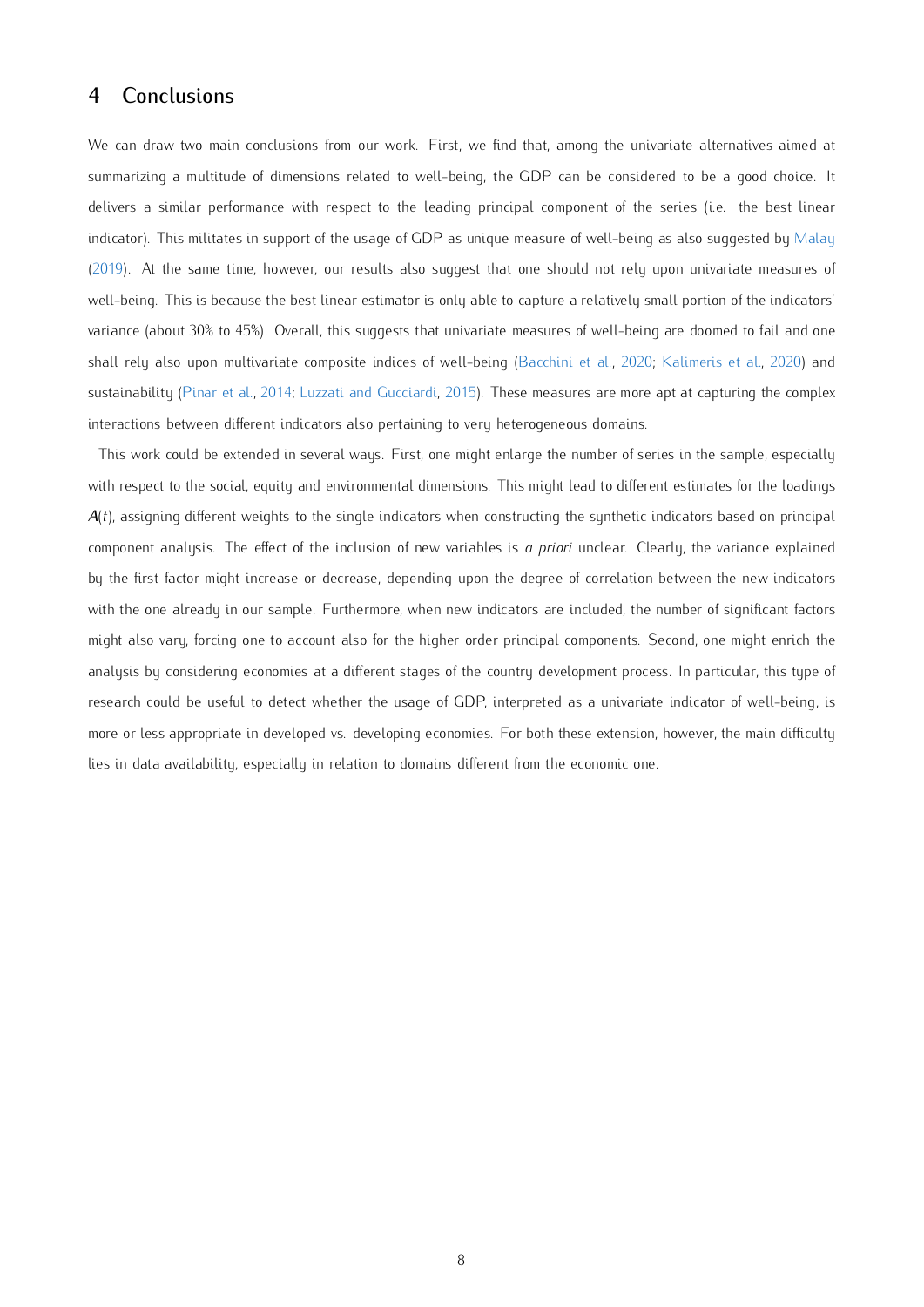# References

- Aoyama, H., Y. Fujiwara, Y. Ikeda, and W. Souma (2017). *Macro-econophysics: new studies on economic networks and synchronization*. Cambridge University Press.
- Bacchini, F., B. Baldazzi, and L. Di Biagio (2020). The evolution of composite indices of well-being: An application to italy. *Ecological Indicators 117*, 106603.
- Barbieri, C., M. Guerini, and M. Napoletano (2021). The anatomy of government bond yields synchronization in the eurozone. *LEM Working Paper Series 2021/07*.
- Ferran, P. H., R. Heijungs, and J. G. Vogtländer (2018). Critical analysis of methods for integrating economic and environmental indicators. *Ecological Economics 146*, 549–559.
- Fitoussi, J.-P., M. Durand, et al. (2018a). *Beyond GDP Measuring What Counts for Economic and Social Performance: Measuring What Counts for Economic and Social Performance*. OECD Publishing.
- Fitoussi, J.-P., M. Durand, et al. (2018b). *For Good Measure Advancing Research on Well-being Metrics Beyond GDP: Advancing Research on Well-being Metrics Beyond GDP*. OECD Publishing.
- Guerini, M., D. T. Luu, and M. Napoletano (2019). Synchronization patterns in the european union. *LEM Working Paper Series 2019/33*.
- Hoekstra, R. (2019). Replacing GDP by 2030. *Cambridge Books*.
- Iyetomi, H., Y. Nakayama, H. Yoshikawa, H. Aoyama, Y. Fujiwara, Y. Ikeda, and W. Souma (2011, September). What causes business cycles? Analysis of the Japanese industrial production data. *Journal of the Japanese and International Economies 25*(3), 246–272.
- Kalimeris, P., K. Bithas, C. Richardson, and P. Nijkamp (2020). Hidden linkages between resources and economy: A beyond-gdp approach using alternative welfare indicators. *Ecological Economics 169*, 106508.
- Kichikawa, Y., H. Iyetomi, H. Aoyama, Y. Fujiwara, and H. Yoshikawa (2020, February). Interindustry linkages of pricesAnalysis of Japans deflation. *PLOS ONE 15*(2).
- Laloux, L., P. Cizeau, M. Potters, and J.-P. Bouchaud (2000, July). Random matrix theory and financial correlations. *International Journal of Theoretical and Applied Finance 03*(03), 391–397. Publisher: World Scientific Publishing Co.
- Luzzati, T. and G. Gucciardi (2015). A non-simplistic approach to composite indicators and rankings: an illustration by comparing the sustainability of the eu countries. *Ecological economics 113*, 25–38.
- Malay, O. E. (2019). Do beyond gdp indicators initiated by powerful stakeholders have a transformative potential? *Ecological Economics 162*, 100–107.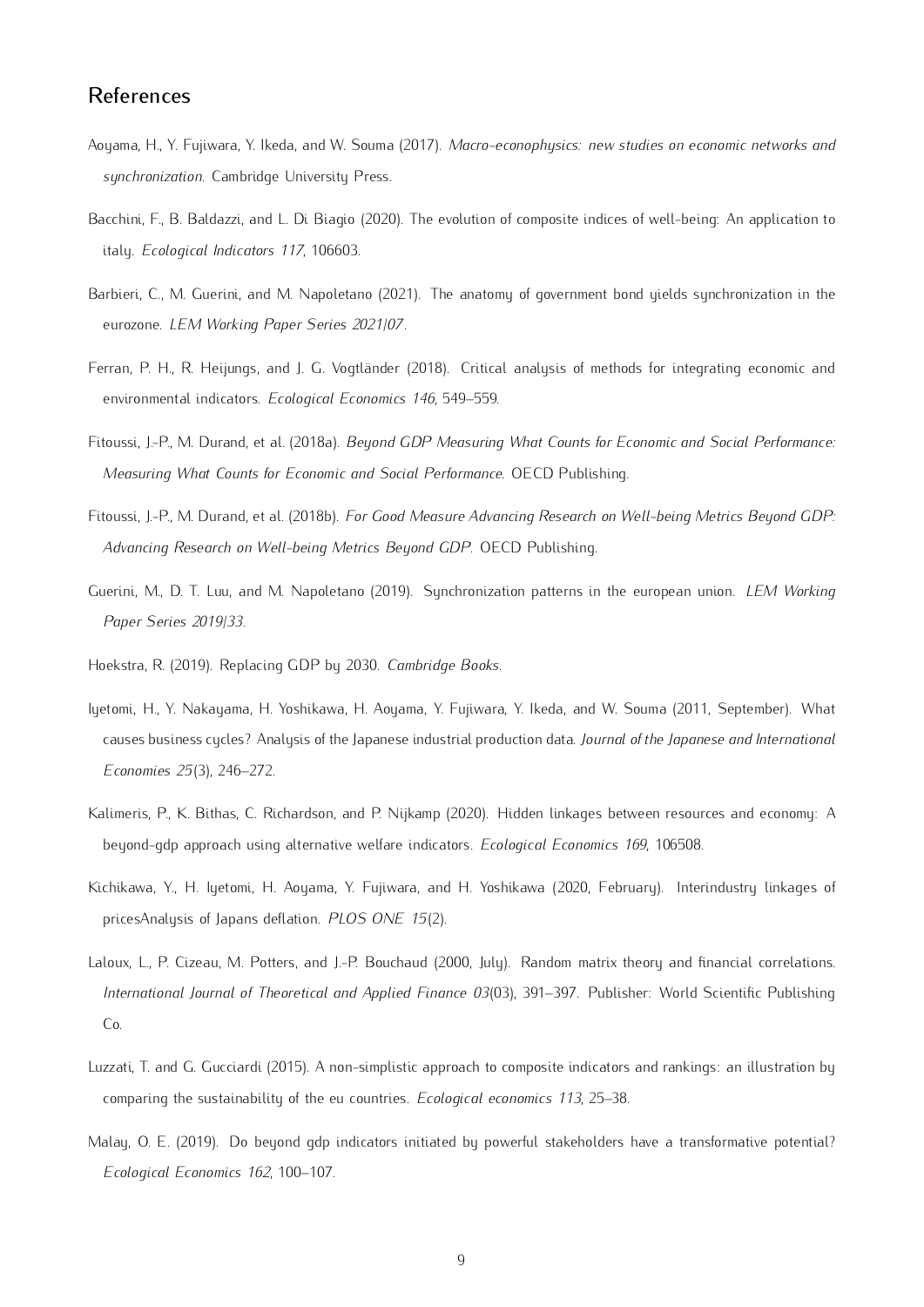- Michalos, A. C. (1982). *North American social report: a comparative study of the quality of life in Canada and the USA from 1964 to 1974*, Volume 2. Springer Science & Business Media.
- Mikayilov, J. I., F. J. Hasanov, and M. Galeotti (2018, December). Decoupling of CO2 emissions and GDP: A time-varying cointegration approach. *Ecological Indicators 95*, 615–628.
- Ng, A. Y., A. X. Zheng, and M. I. Jordan (2001). Link analysis, eigenvectors and stability. In *International Joint Conference on Artificial Intelligence*, Volume 17, pp. 903–910. Citeseer.
- OECD (2011). Measuring well-being and progress. *How's Life? 2020: Measuring Well-being URL: https://doi.org/10.1787/9870c393-en*.
- Onatski, A. (2010). Determining the number of factors from empirical distribution of eigenvalues. *The Review of Economics and Statistics 92*(4), 1004–1016.
- Pinar, M., C. Cruciani, S. Giove, and M. Sostero (2014). Constructing the feem sustainability index: A choquet integral application. *Ecological Indicators 39*, 189–202.
- Roser, M. (2014). Human development index (HDI). *Our World in Data*.
- Stewart, G. W. and J.-g. Sun (1990). *Matrix perturbation theory*. Boston: Academic Press.
- Stiglitz, J. E., A. Sen, J.-P. Fitoussi, et al. (2009). Report by the commission on the measurement of economic performance and social progress.
- Vidal, R., Y. Ma, and S. S. Sastry (2016). *Generalized principal component analysis*, Volume 5. Springer.